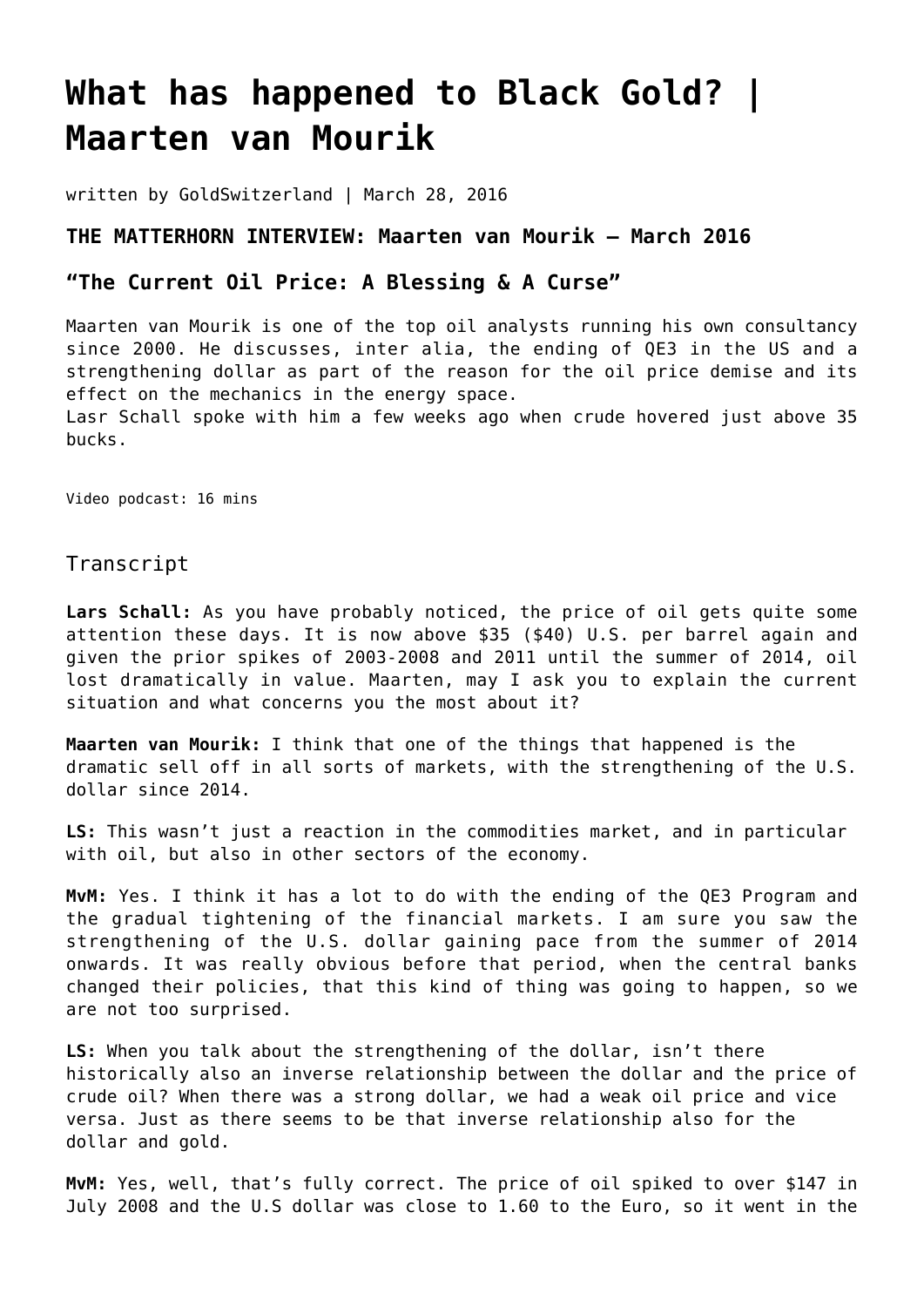same direction. It is even a question of, do you have a weak oil price when you have a strong dollar? It is basically two sides of the same coin.

**LS:** Okay, but why is there this sell off that you've mentioned?

**MvM:** I think it has to do with the global repatriation of the dollar back to the U.S., out of the emerging markets and all sorts of markets.

**LS:** Do we have problems in foreign oil companies related to the dollar?

**MvM:** Oh, absolutely.

**LS:** Please explain.

**MvM:** You can see this with a company like Petrobras, which has a large part of its debt denominated in dollars and euros, so the company is fighting to earn enough money to pay interest and repay its debts. As the currency goes down, the debt problem gets worse and worse over time, and the same goes for a company like Pemex, which has had to suspend payments to its suppliers for plenty of months to preserve their cash. Ecopetrol in Colombia, it's the same thing. There are plenty of oil companies in the emerging markets that are shifting from this kind of development and that has a direct repercussion on future supply because these companies will have a hard time to develop the oil fields in this situation.

**LS:** Yes. Do you think that oil prices with improve during this year or is the oil price, as suggested by a recent report published by Citibank, 'currently on a death spiral, driven by the resilient U.S. dollar, lower commodities prices, weaker trade and capital flows, and declining emerging market growth`'? (1)

**MvM:** I don't think that the oil price is in a terminal spell. The likelihood is that it will possibly go on further with the current temporary oversupply situation. It is possible that the dollar does something crazy and might strengthen again, who knows? Then the price of oil would come down further, but the longer this thing goes on, the more the oil supply will be affected and this can go, very quickly, back up again in a very odd situation.

**LS:** Yes, and because we see currently see a lack of investment in new discoveries?

**MvM:** Yes. You can say that again. CapEx spending by the oil companies has been cut massively in 2015. It is being cut for this year again, massively. So, activity is just way too low to sustain the output as at previous levels, let alone grow the production. This is going to come back like a boomerang. The other thing that I think could be putting a cap on oil prices is if money would be restricted. If there was a strong liquidity shortage, then the price of oil just can't go up too much.

**LS:** Okay. Do you think that the prohibition of cash money is on the cards? **MvM:** It could be, it could be.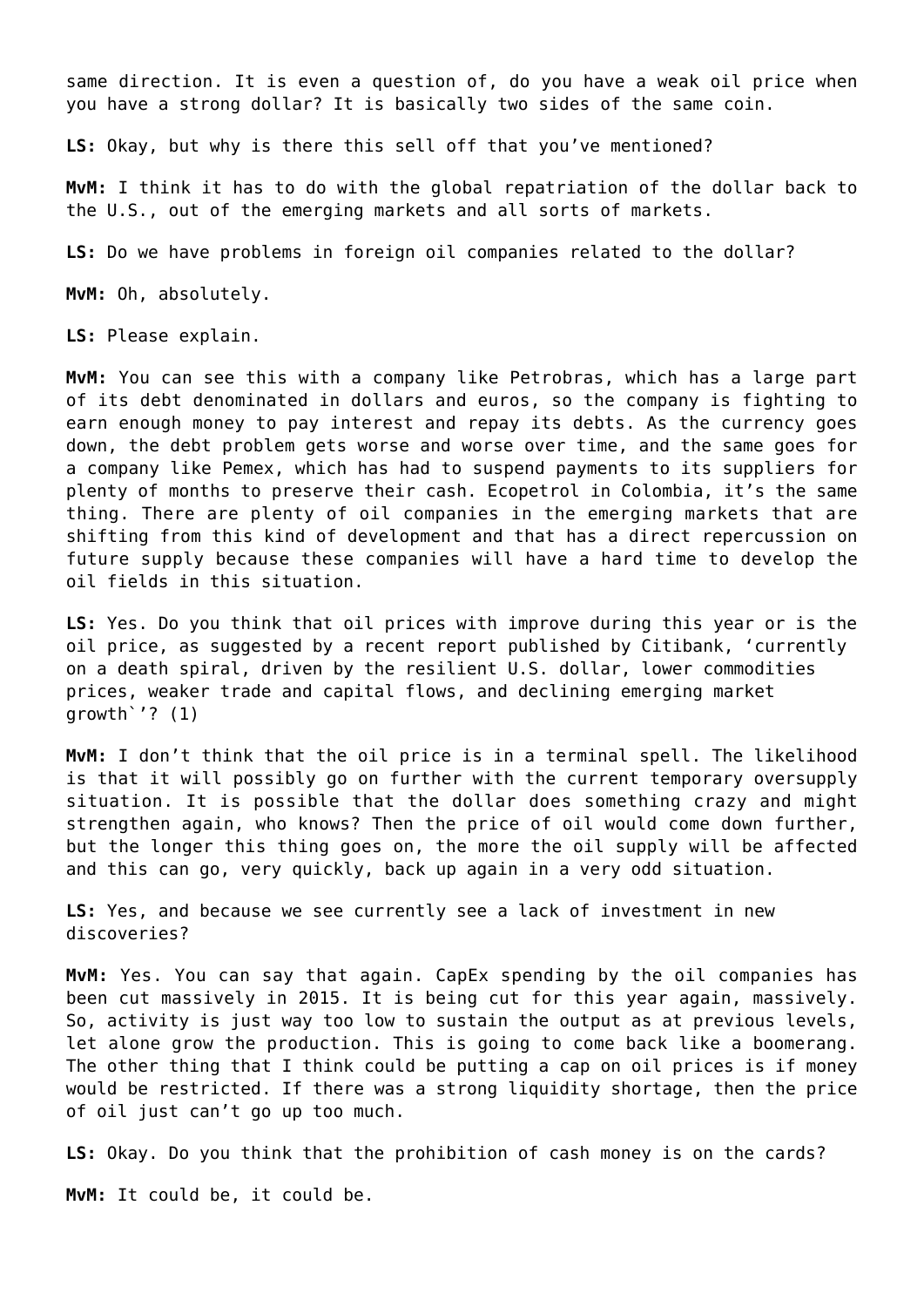**LS:** Okay. You know that Lawrence Summers or Kenneth Rogoff are talking about this?

**MvM:** Yes, and not just them, other people as well.

**LS:** Okay. I think a logical question has to be, if needed when prices were to rise, has the world enough spare capacity as far as conventional crude oil is concerned? As far as I know, there was no spare capacity in the recent past. Since 2005 the daily production level of conventional crude oil couldn't be raised above 75 million barrels no matter how much money they have thrown at the problem, and may I remind you out there that there was a lot of money floating around in the last couple of years. Do we have spare capacity if needed?

**MvM:** Hardly. There is not enough. If you would look back at the production figures over the past few years, then we could say that with the cheap money we got very expensive oil in the form of shale oil from the U.S. and that has effectively functioned like a spare capacity buffer. If it hadn't been for that oil, the oil price would have been way higher than what we have seen and the demand for oil would have been much lower. So, it hasn't, and now that the oil price has come down so much that the shale producers are having to cut back effectively on production. We will quite quickly be requiring the few remaining spare capacity barrels that are in the middle east and we could be in a very strange situation.

**LS:** Yes, because?

**MvM:** Well, what are you going to do if you do not have the spare capacity? You can't consume more than can be pumped out of the spigot's.

**LS:** Yes. Do you think that we have plateaued at this 75 million barrels per day level?

**MvM:** Well, it certainly looks like it, because the world has been spending something like \$5-6 trillion over the past ten years and we haven't increased that output. Not anywhere near. Big oil has spent 20% or so and they have seen the liquids go down over the same period.

**LS:** You said that without shale oil the prices would have been much higher. You are an authority in this capacity as an analyst for shale oil and gas, because you are doing ongoing research since, I think, 2013. It is called The Other Tale of Shale, and you examine 35 companies that are engaged in the shale industry. Please tell us about the main findings and trends. Furthermore, what are the challenges ahead for the fracking industry in the U.S.?

**MvM:** Well, basically when I did the analysis a couple of years ago I looked at the industry and I was surprised by the quick production goals. I thought, that's interesting, let's see how it's being done. So, we looked at the financials of these companies and I found that they were outspending their cash flow continuously. They achieved very high growth rates, which was very impressive, but then I thought, okay, let's look at production on the well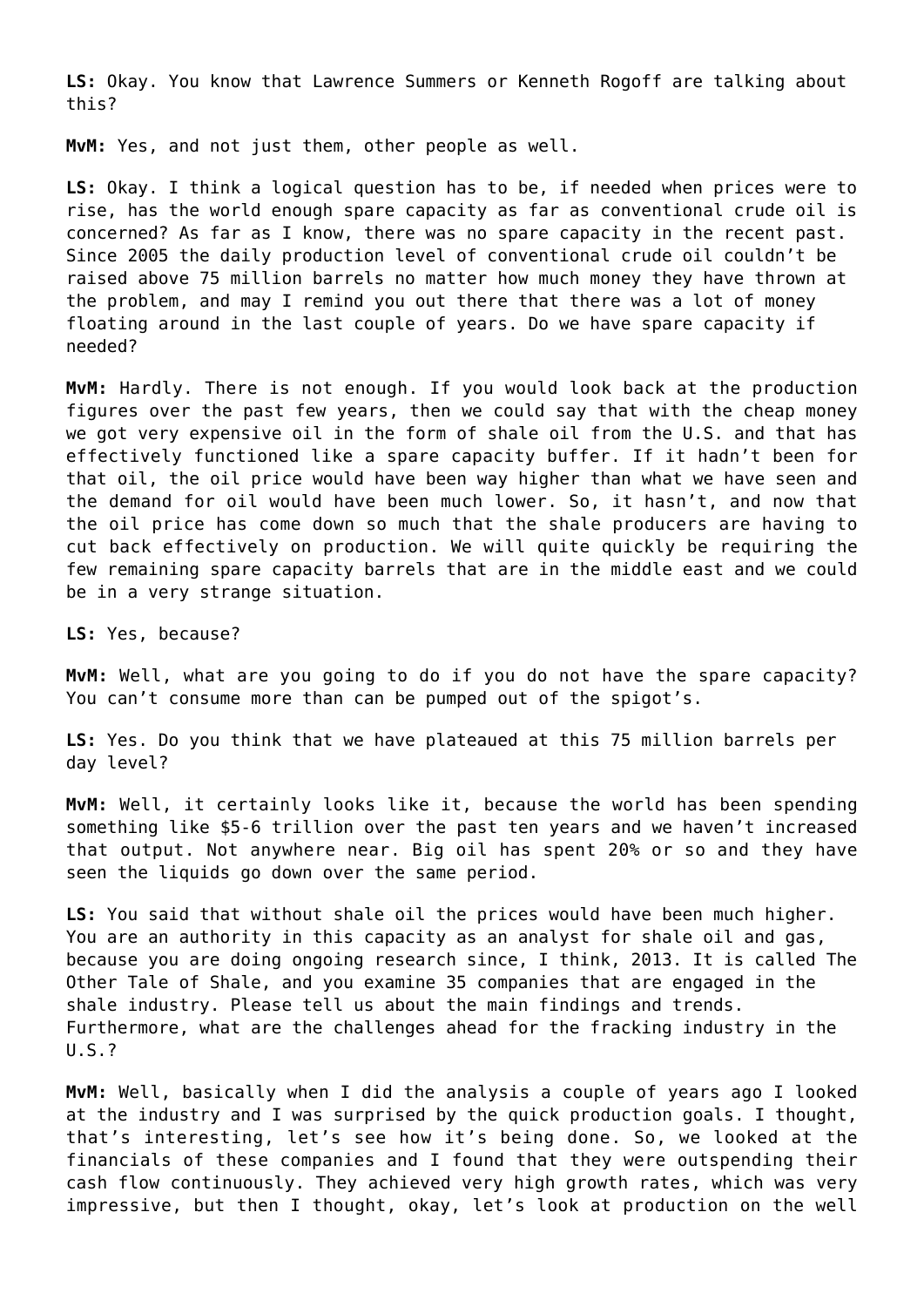level and how fast you have to drill, how strong are the decline rates in these wells and what capital expenditure is required to sustain that kind of production or grow it further? I did that and I found out that these companies were heavily indebted and they were adding to debt with every quarter that passed. I thought, well if that's the way that you have to grow your production then someday when the price turns around or you cannot get cheap finance anymore, then the production will stop. To be unkind, you could even describe it as a physical Ponzi scheme, because of the mathematical growth path that is required for it. It is not intended to say something mean about the intentions, it is a mathematical issue.

**LS:** Would you say that this certain cash flow or spending pattern was only possible because of the cheap money period in the U.S.?

**MvM:** Yes, absolutely.

**LS:** Now, what are the challenges for the fracking industry in the U.S.?

**MvM:** To spend money within the cash flow from the operations and try to sustain the production, or at least manage the decline downwards and survive the period, but I think a lot of these companies will go under. Quite a few have gone under and more will go. There is no way out. Interestingly, one of the big producers yesterday released their fourth quarter presentation and said that production will decline if the Capex has to be within cash flow from operation limits.

**LS:** What do you think, at current levels, at what point are those companies really profitable?

**MvM:** It depends on where you are. I think it's like any type of oil field, a lot of them can be very profitably at reasonable low prices and many will require very high prices. So, it's just a matter of how you present it, but if you require skill and lots and lots of oil out of the ground, the price of oil will have to be much higher than what it is currently.

**LS:** Do you think that the people in Saudi Arabia who are calling the shots there when it comes to oil are looking at the U.S. with a smile when it comes to their fracking industry?

**MvM:** I don't know if they look with a smile. I just think they observe this kind of thing and see, okay, well the production is coming down and it leaves more market share for the middle east.

**LS:** Yes, but I have read in the past, for example, from the Federal Reserve President in Dallas that he was saying the Saudis are enhancing the situation, or that they are cheering and that they are basically the cause of the situation in which the fracking industry finds itself with the low, slow prices. (2)

**MvM:** It's a nice remark. He could also go and look in the mirror and say that the Federal Reserve has enabled the shale industry to rise in the first place.